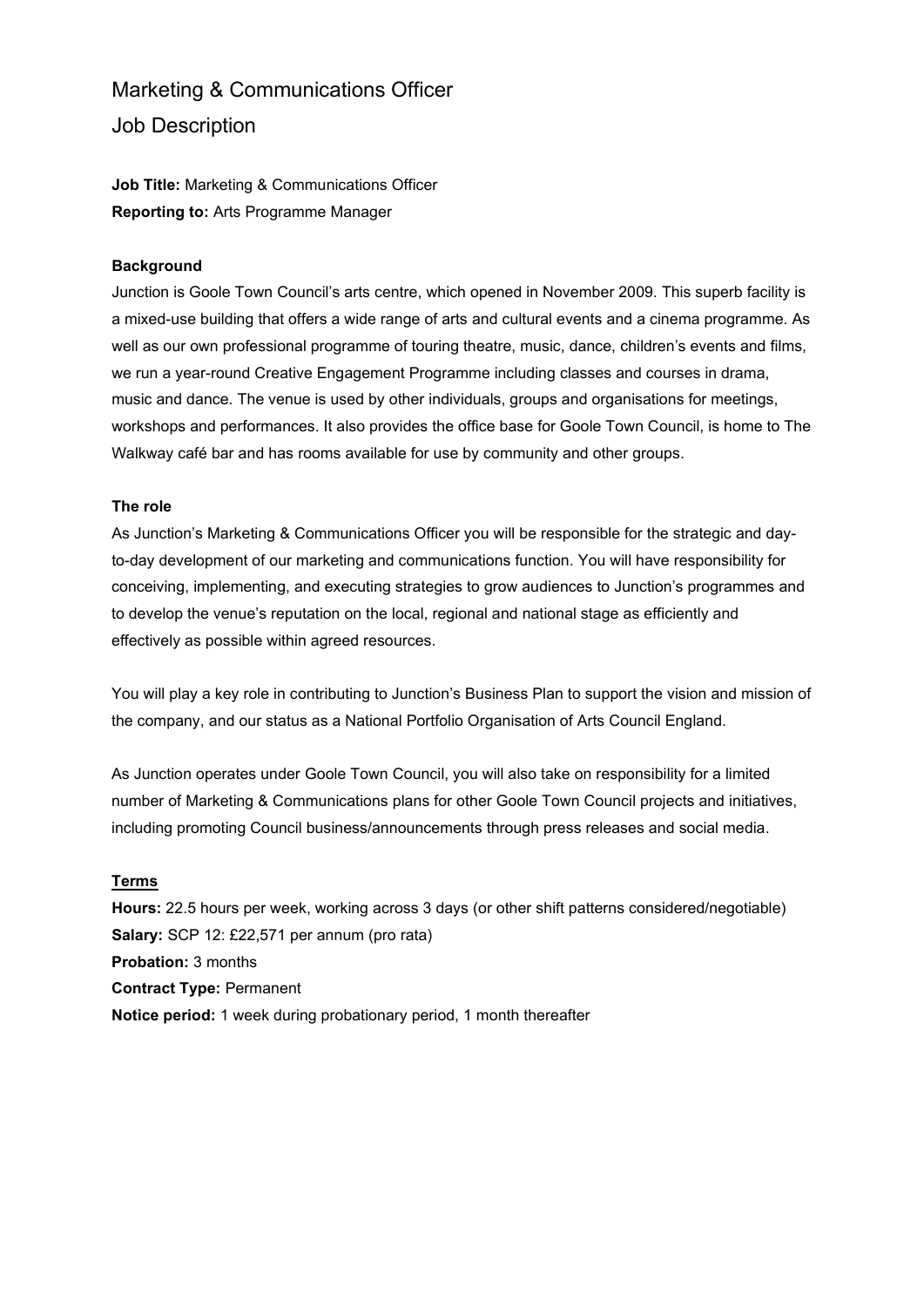# **Duties and Responsibilities:**

# **Audience**

- Gain an in-depth of understanding of Junction's current and potential audiences through data analysis, and devise and implement an Audience Development Plan to reach, build and engage those audiences - particularly in 'hard-to-reach' settings.
- Grow audiences to our Creative Engagement programmes.
- Develop crossover strategies between art forms and Creative Engagement streams.
- Develop marketing initiatives with external partners.
- Continuously review strategies/initiatives to support access to art for all our audiences, whilst maintaining commercial returns for Junction and its visiting companies.
- Design and implement surveys to generate audience feedback on productions the venue.

# **Marketing and Communications**

- Develop and implement a marketing strategy that will promote the venue to audiences, producers, stakeholders, funders, community organisations, corporate users, etc.
- Ensure that Junction's branding is consistently maintained.
- Build positive relationships with the press and other media and secure a broad range of local and regional coverage; acting as a spokesperson for Junction when requested.
- Liaise with visiting companies to ensure their shows/events are effectively promoted and they are regularly informed of performance against pre-agreed marketing plans.
- Lead on the development and delivery of a Digital Communications Strategy for Junction, and manage and maintain the company's websites, social media presence and digital profile.
- Manage all in-house and external displays, updating as necessary.
- Design and produce print (adverts, invitations, newsletters, direct mail letters, etc.).
- Place all media advertising and monitor Return on Investment.
- Liaise with external agencies such as design teams, press teams, producers, promoters etc., developing briefs for work and ensuring they are met.
- Take lead responsibility for Junction's compliance with the General Data Protection Regulation (GDPR) and all Data Protection legislation.

# **Box Office and Customer Relations**

- Be the lead contact for Junction's Box Office and CRM systems, liaising with the account management and support teams of our chosen provider.
- An advanced user of our ticketing and CRM system with particular attention to creating a data-driven approach to audience development.
- Provide occasional cover on Box Office and Front of House duties as required.

# **Development**

• Develop, promote, manage and grow individual giving and fundraising campaigns to increase income, including – but not limited to – the implementation and management of membership/subscription schemes and point of sale donation asks.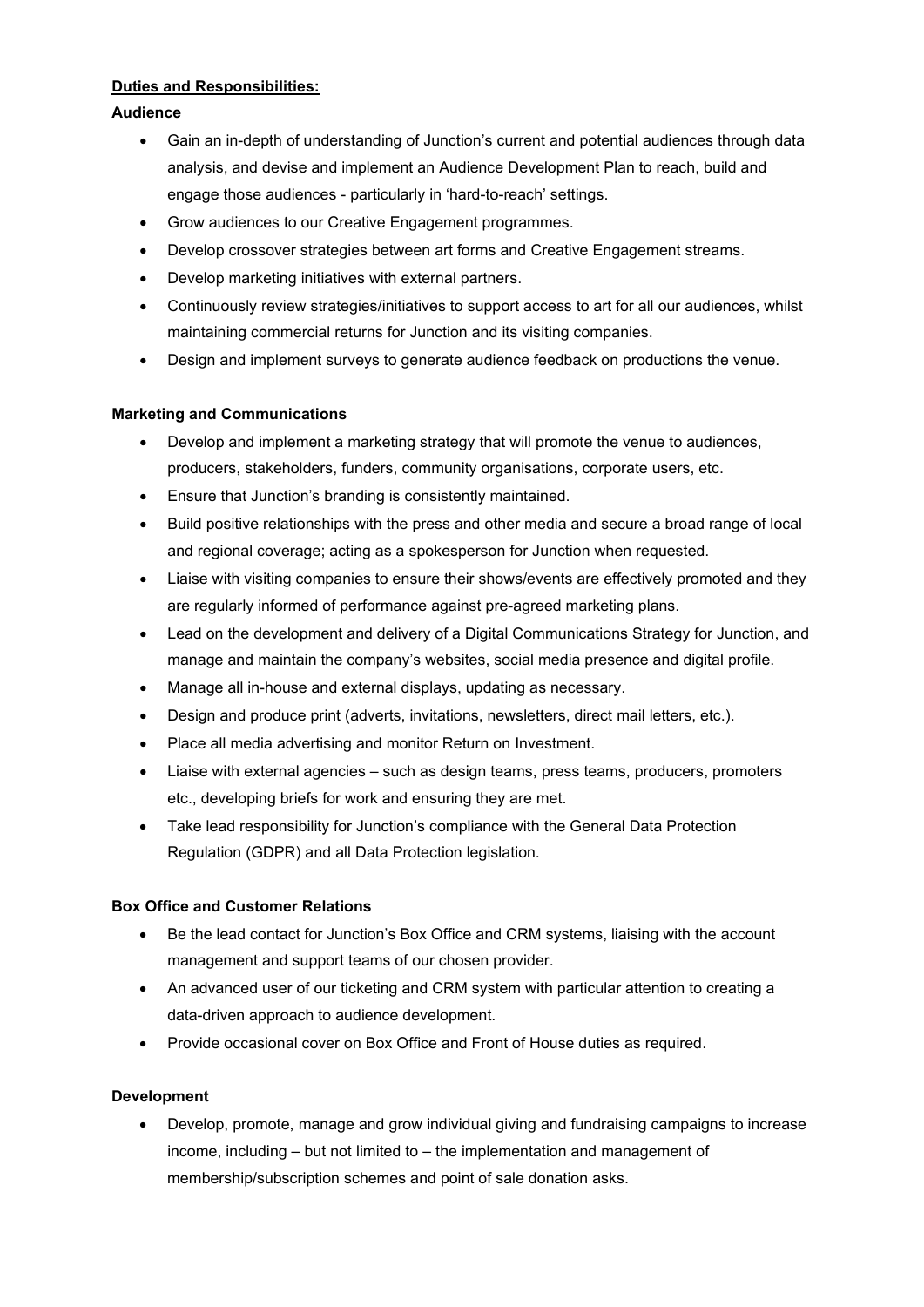# **Finance**

- In liaison with the Arts Programme Manager, set the annual marketing budget.
- Control the marketing budget to ensure that resources are managed effectively, monitoring both spend and Return on Investment - ensuring outputs are delivered on budget and in line with agreed KPIs.
- Report on financial performance of Marketing and Communications initiatives.

#### **Other**

- Keep up to date with developments in art marketing and communications, for the benefit of Junction and Goole Town Council.
- Attend Junction and Goole Town Council events as required.
- Attend and contribute to regular Company and Operations meetings.
- Actively develop and implement green policies and practices for the department.
- Adhere to, and actively contribute to policies including Equality (diversity, access, equal opportunities), Child Protection, Data Protection, Environmental and Health & Safety.
- Act always in the best interest of Junction and Goole Town Council.
- Undertake any other duties as reasonably required and commensurate with the role.